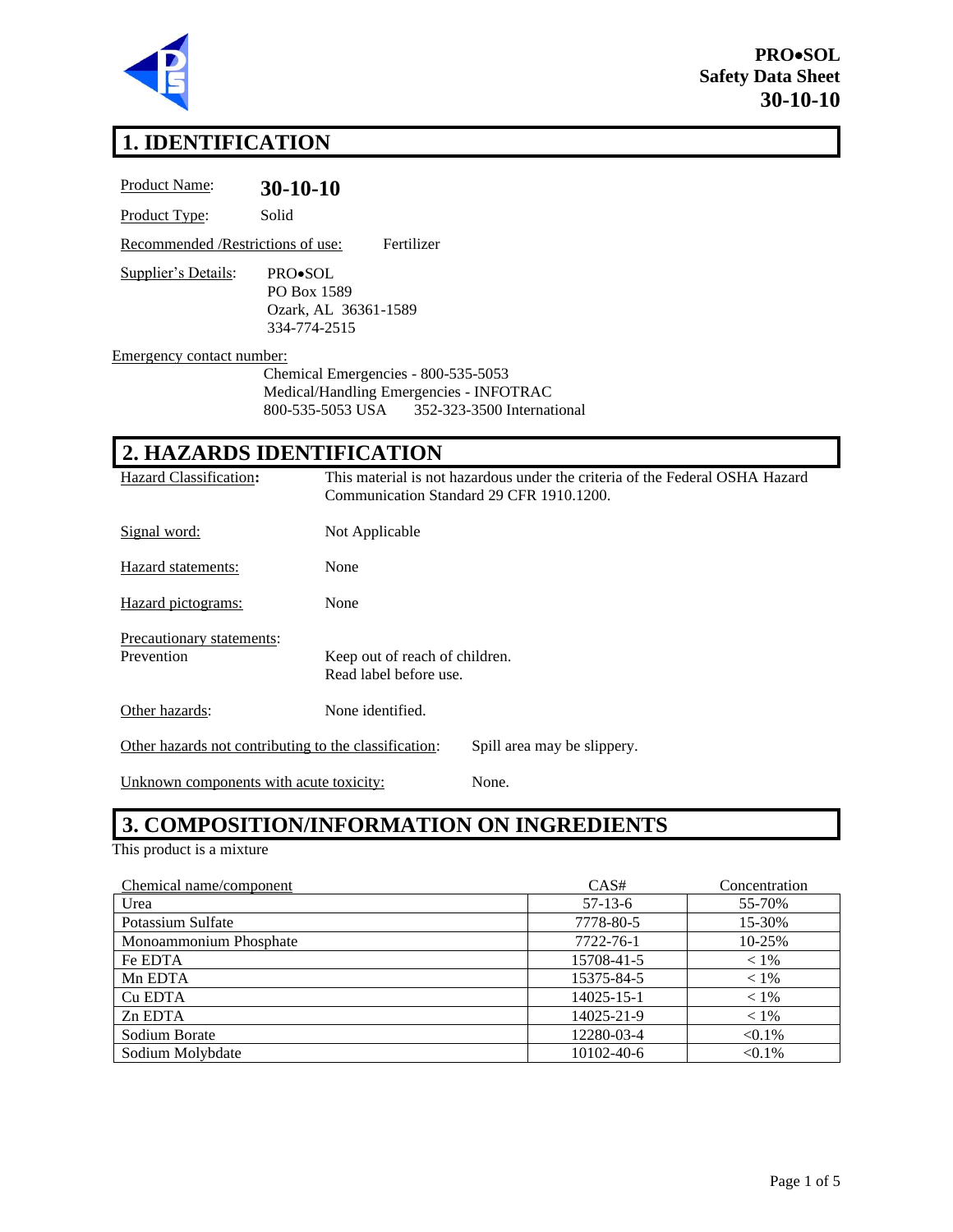

### **4. FIRST-AID MEASURES**

Description of first aid measures:

| Eye Contact --If in eyes:  | Flush with water for 15 minutes. Call a doctor for treatment if irritation persists. |
|----------------------------|--------------------------------------------------------------------------------------|
| Skin Contact - If on skin: | Wash thoroughly with soap and water. Launder clothing before reuse.                  |
| Inhalation -- If inhaled:  | Remove affected person from source of exposure. Call 911 if breathing is difficult.  |
| Ingestion -- If ingested:  | Do not induce vomiting. Get medical attention. Have the product label with you when  |
|                            | calling a doctor or going for treatment.                                             |

Indication of any immediate medical attention and special treatment needed: No additional information available.

### **5. FIRE-FIGHTING MEASURES**

| Extinguishing media:             |                                                                               |
|----------------------------------|-------------------------------------------------------------------------------|
| Suitable extinguishing media:    | Water fog, foam or spray, dry chemical, carbon dioxide, sand                  |
| Unsuitable extinguishing media:  | None                                                                          |
| Special hazards arising from the | Material is not combustible. Product packaging is not self-ignitable, but may |
| substance or mixture:            | support combustion.                                                           |
|                                  |                                                                               |
| Advice for fire fighters:        |                                                                               |
| Firefighting instructions:       | Use extinguishing media appropriate for the surrounding materials.            |
| Protection during                | Wear appropriate protective equipment and self-contained breathing apparatus  |
| firefighting:                    | (SCBA) with a full face-piece operated in positive pressure mode.             |
| Other information:               | Do not allow run-off from fire-fighting to enter drains or water courses.     |

#### **6. ACCIDENTAL RELEASE MEASURES**

Personal precautions, protective equipment, and emergency procedures:

Use protective equipment to prevent contact with skin and eyes or inhalation of dust. Use site specific emergency procedures if product is released. Prevent entry to sewers and public surface waters per site specific containment procedures.

#### Methods and material for containment and cleaning up:

Use mechanical means. Store material in suitable containers for recycle or disposal. Minimize dust generation.

#### **7. HANDLING AND STORAGE**

| Precaution for safe handling: | Avoid contact with skin and eyes. After handling, wash hands thoroughly with<br>soap and water. Avoid generating and breathing dust. Wash before eating and<br>drinking. |
|-------------------------------|--------------------------------------------------------------------------------------------------------------------------------------------------------------------------|
| Safe Storage conditions:      | Store in a dry, cool, and well-ventilated area. Protect from weather.                                                                                                    |
| Incompatible materials:       | Strong alkaline or acid compounds.                                                                                                                                       |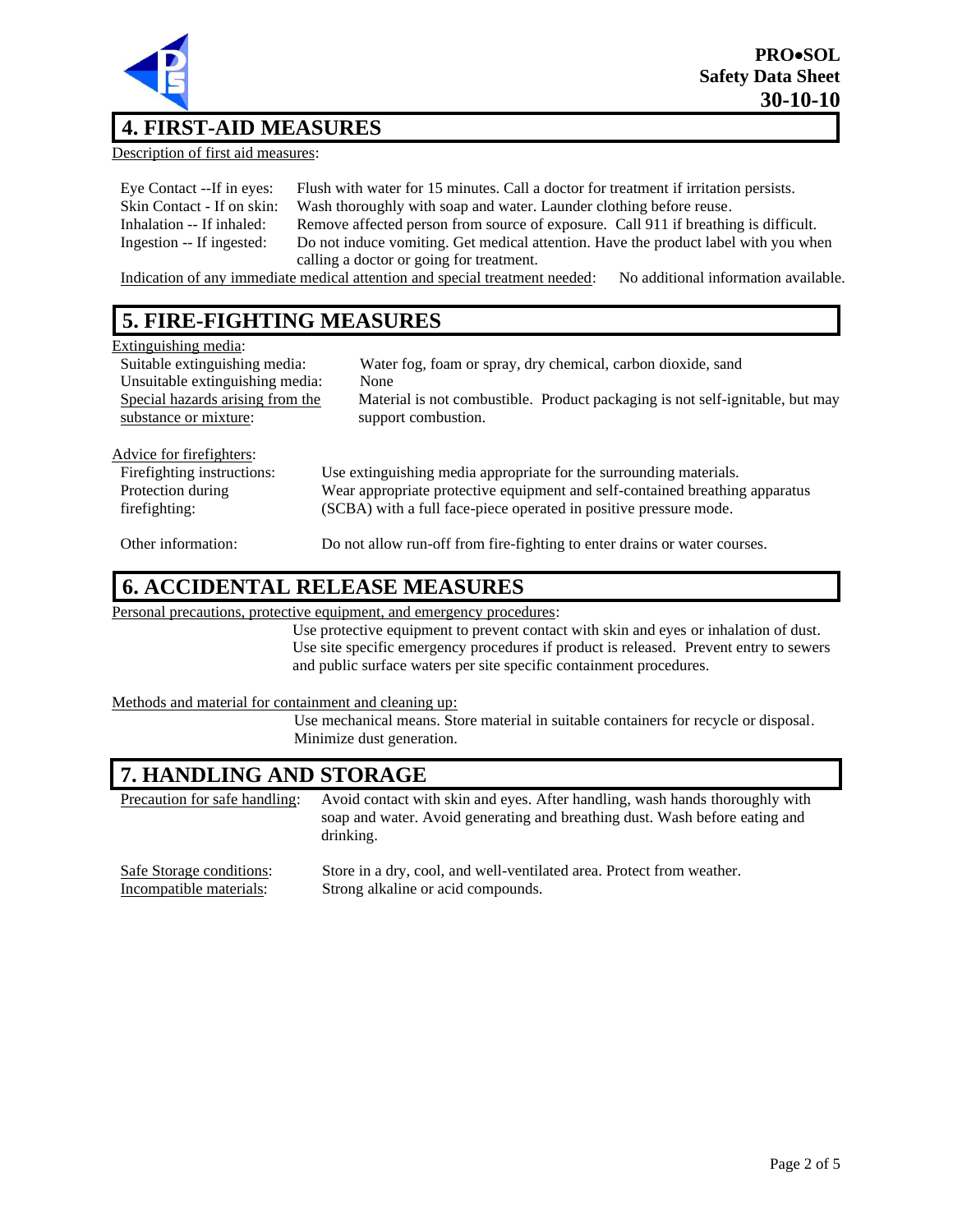

## **8. EXPOSURE CONTROL/PERSONAL PROTECTION**

| Exposure limits are listed below, if they exist: |                 |                                                                             |
|--------------------------------------------------|-----------------|-----------------------------------------------------------------------------|
| Regulation                                       | Type of listing | Value/Notation                                                              |
| <b>ACGIH</b>                                     | <b>TWA</b>      | $10 \text{ mg/m}^3$                                                         |
| <b>ACGIH</b>                                     | <b>TWA</b>      | $3 \text{ mg/m}^3$                                                          |
| <b>OSHA / ACGIH / NIOSH</b>                      | <b>TWA</b>      | $\frac{1}{2}$ mg/m <sup>3</sup> / 1 mg/m <sup>3</sup> / 1 mg/m <sup>3</sup> |
| <b>ACGIH / NIOSH</b>                             | <b>TWA</b>      | $0.02$ mg/m <sup>3</sup> / 1 mg/m <sup>3</sup>                              |
| <b>ACGIH</b>                                     | TWA             | $0.5 \text{ mg/m}^3$                                                        |
| <b>ACGIH</b>                                     | TWA             | $10 \text{ mg/m}^3$                                                         |
|                                                  |                 |                                                                             |

Engineering controls: Use adequate ventilation to prevent exposure.

| Personal protective measures:                                        |                                                                                                                                                                                            |
|----------------------------------------------------------------------|--------------------------------------------------------------------------------------------------------------------------------------------------------------------------------------------|
| Hand protection:                                                     | Wear suitable protective gloves to prevent direct exposure.                                                                                                                                |
| Eye protection:                                                      | Safety glasses with side shields or tight fitting goggles.                                                                                                                                 |
| Skin and body protection:                                            | Wear long sleeved clothing or other suitable clothing to prevent skin                                                                                                                      |
|                                                                      | exposure.                                                                                                                                                                                  |
| Respiratory protection:                                              | Where dust is generated and appropriate engineering controls cannot<br>maintain acceptable levels, use appropriate respiratory protection equipment<br>to prevent inhalation of materials. |
| Special requirements for PPE,<br>protective clothing or respirators: | No specialty PPE requirements beyond those previously identified.                                                                                                                          |

# **9. PHYSICAL AND CHEMICAL PROPERTIES**

| Physical state:                                  | Solid                   | Vapor pressure:        | <b>NA</b>                |
|--------------------------------------------------|-------------------------|------------------------|--------------------------|
| Color:                                           | Pale Blue               | Vapor density:         | <b>NA</b>                |
| Odor:                                            | <b>Odorless</b>         | Relative density       | $50$ lbs/ft <sup>3</sup> |
| Odor threshold:                                  | NA.                     | Solubility:            | 100% soluble in water    |
| pH:                                              | 4.5 at 5% concentration | Partition coefficient: | <b>NA</b>                |
| Melting point/freezing point:                    | <b>NA</b>               | Auto ignition temp:    | <b>NA</b>                |
| Initial boiling point/range:                     | NA.                     | Decomposition temp:    | <b>NA</b>                |
| Flashpoint:                                      | <b>NA</b>               | Viscosity:             | <b>NA</b>                |
| Evaporation rate:                                | <b>NA</b>               |                        |                          |
| Flammability (solid gas):                        | NA                      |                        |                          |
| Upper/lower flammability or<br>explosive limits: | NA                      |                        |                          |

Other information: No additional information.

#### **10. STABILITY AND REACTIVITY**

Reactivity: This product is stable under normal conditions of use, storage and transport.

Chemical stability: This product is stable at ambient temperatures and atmospheric pressures.

Other:

Hazardous reactions: None determined. Conditions to avoid: Avoid high temperatures. Prevent contact with moisture or incompatible materials. Incompatible materials: Strong alkaline or acid compounds. Hazardous decomposition products: Metal and sulfur fumes when excessive heat is applied.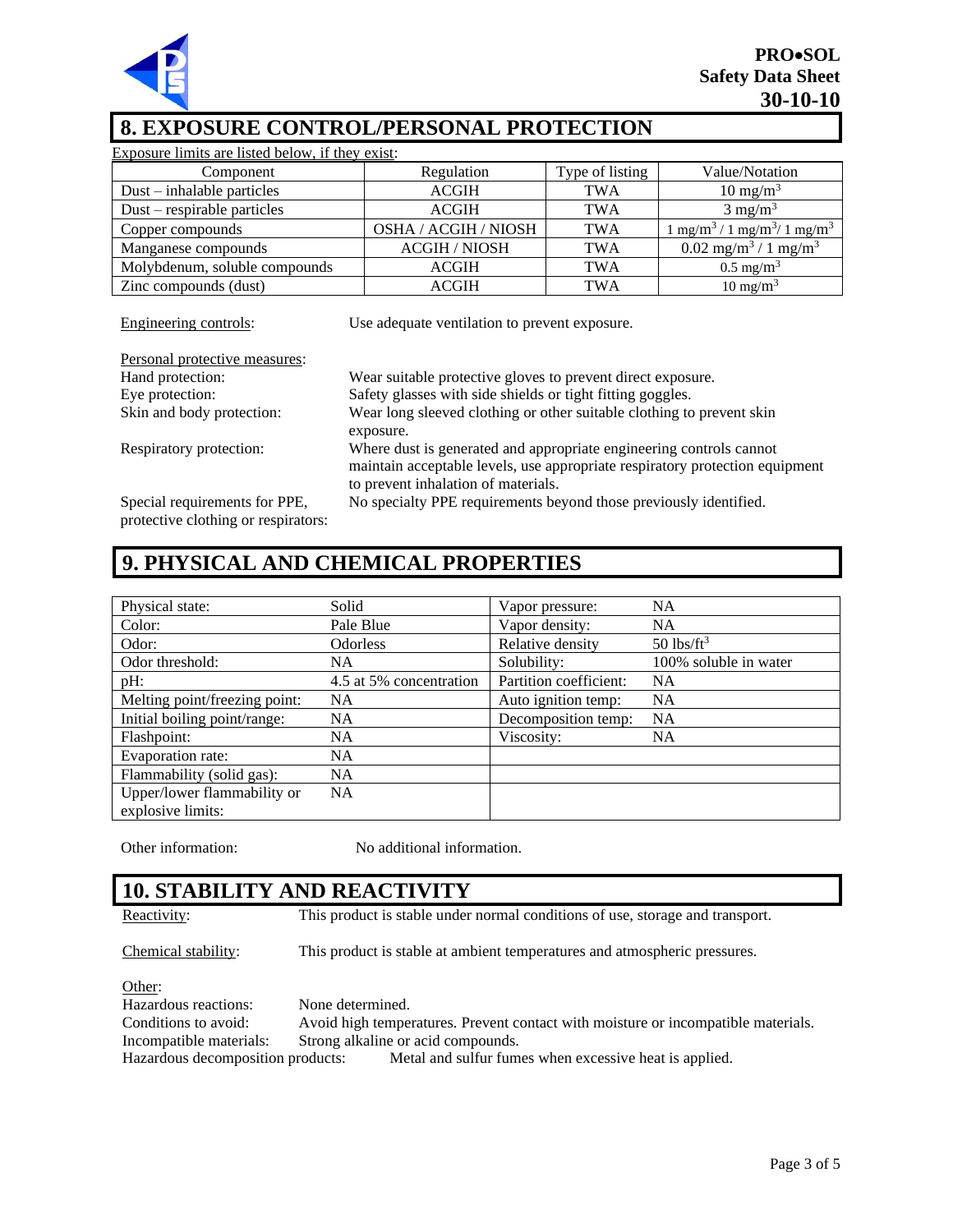

#### **11. TOXICOLOGICAL INFORMATION**

| Likely routes of exposure:                                         | Inhalation, Ingestion, Skin contact, Eye contact                                                  |                 |  |
|--------------------------------------------------------------------|---------------------------------------------------------------------------------------------------|-----------------|--|
| Symptoms/injuries after inhalation:                                | High concentrations of dust may irritate the throat and<br>respiratory system and cause coughing. |                 |  |
| Symptoms/injuries after Ingestion:                                 | Mixture components not known to be harmful.                                                       |                 |  |
| Symptoms/injuries after skin contact:                              | Prolonged contact may cause skin irritation                                                       |                 |  |
| Symptoms/injuries after eye contact:                               | Dust may cause eye irritation.                                                                    |                 |  |
| Acute toxicity:                                                    | Mixture based on components' toxicity.                                                            |                 |  |
| Reproductive toxicity:                                             | No relevant data found.                                                                           |                 |  |
| Specific Target Organ Toxicity-S E:                                | No relevant data found.                                                                           |                 |  |
| Specific Target Organ Toxicity-R E:                                | No relevant data found.                                                                           |                 |  |
| Carcinogenicity:                                                   | Not classified.                                                                                   |                 |  |
| NTP (National Toxicology Program):                                 |                                                                                                   | Not classified. |  |
| IARC (International Agency for Research on Cancer):                |                                                                                                   | Not classified. |  |
| ACGIH (American Conference of Governmental Industrial Hygienists): |                                                                                                   | Not classified. |  |

#### **12. ECOLOGICAL INFORMATION**

| Toxicity: |
|-----------|
| n.        |

Bioaccumulative potential: No data is available. Mobility in soil: No data is available.

No testing data available. Persistence and degradability: No data is available on the degradability of this product. Other adverse effects: No further relevant information available.

#### **13. DISPOSAL CONSIDERATIONS**

Waste treatment methods:<br>Recommend recycling excess product if at all possible. Avoid sewage and landfill disposal. Place contaminated material in suitable, labeled containers for disposal. See section 8 for exposure control information.

#### **14. TRANSPORT INFORMATION**

#### **DOT: Not regulated for transport**

This information is not intended to convey all specific regulatory or operational requirements/information relating to this product. Transportation classifications may vary by container volume and may be influenced by regional or country variations in regulations. It is the responsibility of the transporting organization to follow all applicable laws, regulations and rules relating to the transportation of the material.

## **15. REGULATORY INFORMATION**

**OSHA Hazard Communication Standard**: This product is not a "Hazardous Chemical" as defined by the OSHA Hazard Communication Standard, 29 CFR 1910.1200.

Ingredients listed on TSCA inventory: Yes

CERCLA Section 103 Hazardous Substances: Copper Compounds, Manganese Compounds, Zinc Compounds EPCRA Section 311/312 Hazard Categories: None

EPCRA Section 313 Toxic Release Inventory: Copper Compounds, Manganese Compounds, Zinc Compounds California Proposition 65 (Safe Drinking Water and Toxic Enforcement Act of 1986):

This product contains no listed substances known to the State of California to cause cancer, birth defects or other reproductive harm, at levels which would require a warning under the statute.

Micronutrient Approvals / Registrations: California Department of Food and Agriculture (CDFA):

Company Registration# 11871